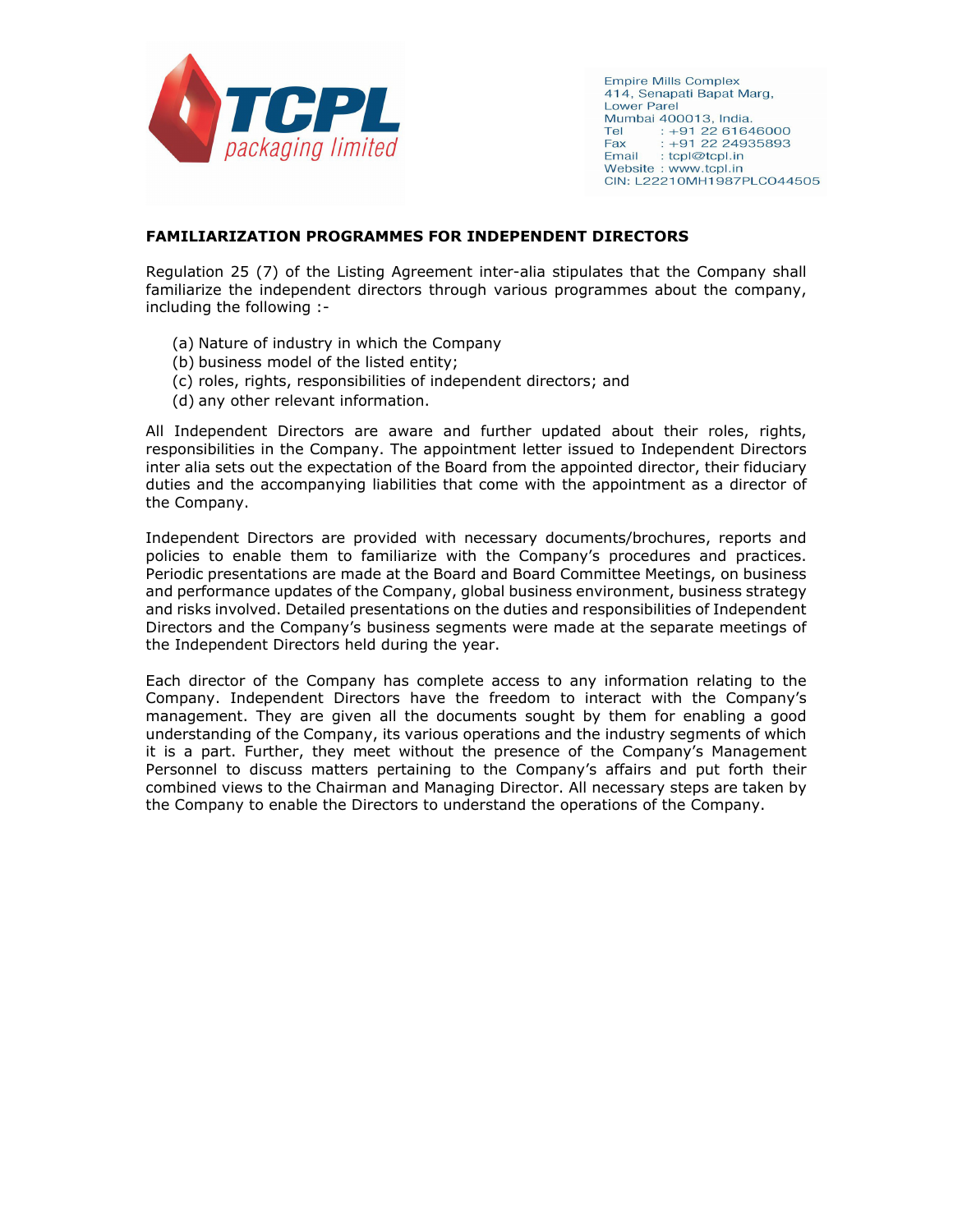

**Empire Mills Complex** 414, Senapati Bapat Marg, ----, Johna Bapat Mary,<br>
Lower Parel<br>
Mumbai 400013, India.<br>
Tel : --91 22 61646000<br>
Fax : --91 22 24935893<br>
Email : tcpl@tcpl.in Website: www.tcpl.in CIN: L22210MH1987PLC044505

## **Details of familiarization programmes imparted to Independent Directors from 01.04.2021 to 31.03.2022**

| Sr.<br><b>No</b> | <b>Name of Independent</b><br><b>Director</b> | <b>Number of</b><br>programmes<br>conducted | <b>Number of</b><br>programmes<br>attended | <b>Number of</b><br>hours spent<br>(Cumulative) | <b>Other relevant</b><br>details |
|------------------|-----------------------------------------------|---------------------------------------------|--------------------------------------------|-------------------------------------------------|----------------------------------|
| 1                | Mrs. Deepa Harris                             | 5                                           | 5                                          | 15                                              | Inter-active<br>participation    |
| $\mathcal{P}$    | Mr. Rabindra<br>Jhunjhunwala                  | 5                                           | 5                                          | 15                                              | Inter-active<br>participation    |
| 3                | Mr. Sudhir Merchant                           | 5                                           | 5                                          | 15                                              | Inter-active<br>participation    |
| $\overline{4}$   | Mr. Atul Sud                                  | 4                                           | $\overline{4}$                             | 12                                              | Inter-active<br>participation    |
| 5                | Mr. Sunil Talati                              | 4                                           | 4                                          | 12                                              | Inter-active<br>participation    |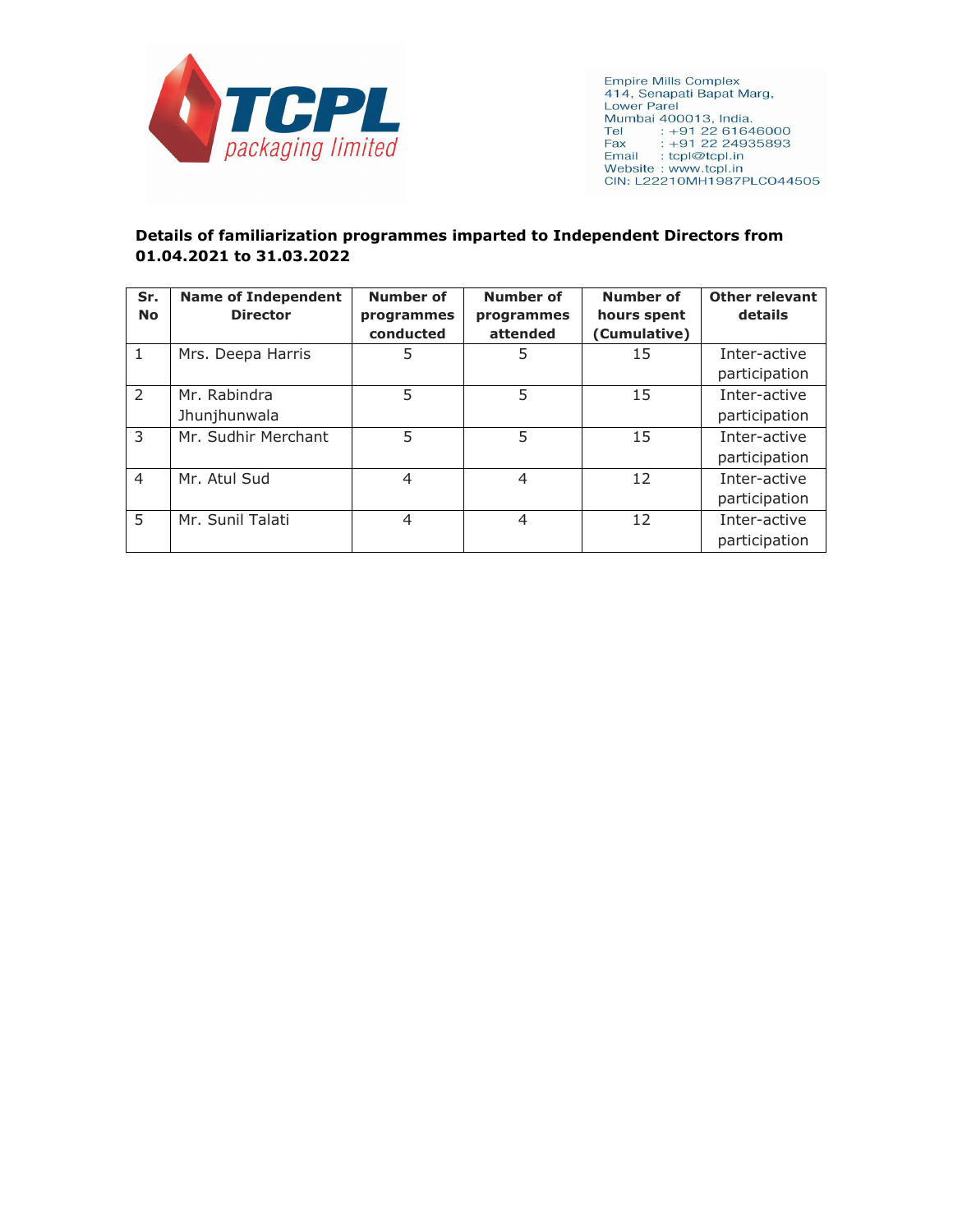

**Empire Mills Complex** 414, Senapati Bapat Marg, **Lower Parel** Mumbai 400013, India.<br>Tel : +91 22 61646000<br>Fax : +91 22 24935893 Fax: : +91 22 249<br>Email: : tcpl@tcpl.in<br>Website : www.tcpl.in CIN: L22210MH1987PLCO44505

#### **Details of familiarization programmes imparted to Independent Directors from 01.04.2020 to 31.03.2021**

| Sr.<br><b>No</b> | <b>Name of Independent</b><br><b>Director</b> | <b>Number of</b><br>programmes | <b>Number of</b><br>programmes | <b>Number of</b><br>hours spent | <b>Other relevant</b><br>details |
|------------------|-----------------------------------------------|--------------------------------|--------------------------------|---------------------------------|----------------------------------|
|                  |                                               | conducted                      | attended                       | (Cumulative)                    |                                  |
| 1                | Mrs. Deepa Harris                             | 4                              | 4                              | 12                              | Inter-active                     |
|                  |                                               |                                |                                |                                 | participation                    |
| 2                | Mr. Rabindra                                  | 4                              | 4                              | 12                              | Inter-active                     |
|                  | Jhunjhunwala                                  |                                |                                |                                 | participation                    |
| 3                | Mr. Sudhir Merchant                           | $\overline{4}$                 | 4                              | 12                              | Inter-active                     |
|                  |                                               |                                |                                |                                 | participation                    |
| $\overline{4}$   | Mr. Atul Sud                                  | $\overline{4}$                 | 4                              | 12                              | Inter-active                     |
|                  |                                               |                                |                                |                                 | participation                    |
| 5                | Mr. Sunil Talati                              | 4                              | 4                              | 12                              | Inter-active                     |
|                  |                                               |                                |                                |                                 | participation                    |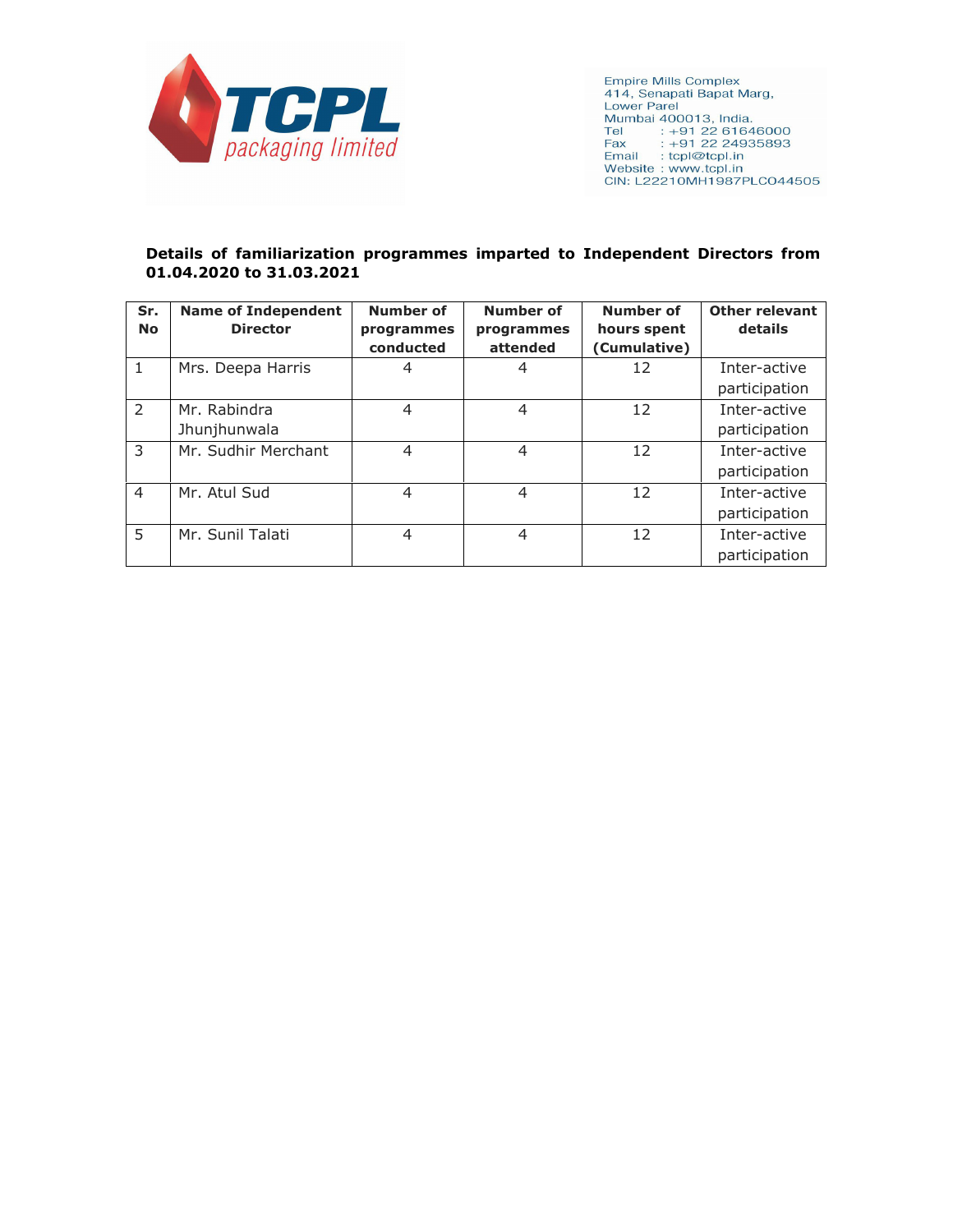

**Empire Mills Complex** 414, Senapati Bapat Marg, **Lower Parel** Lower Parel<br>Mumbai 400013, India.<br>Tel : +91 22 61646000<br>Fax : +91 22 24935893 Fax : +91 22 24935893<br>Email : tcpl@tcpl.in Website: www.tcpl.in CIN: L22210MH1987PLC044505

#### **Details of familiarization programmes imparted to Independent Directors from 01.04.2019 to 31.03.2020**

| Sr.<br><b>No</b> | <b>Name of Independent</b><br><b>Director</b> | <b>Number of</b><br>programmes<br>conducted | <b>Number of</b><br>programmes<br>attended | <b>Number of</b><br>hours spent<br>(Cumulative) | <b>Other relevant</b><br>details |
|------------------|-----------------------------------------------|---------------------------------------------|--------------------------------------------|-------------------------------------------------|----------------------------------|
| 1                | Mrs. Deepa Harris *                           | 3                                           | 2                                          | 6                                               | Inter-active<br>participation    |
| $\mathcal{P}$    | Mr. Rabindra<br>Jhunjhunwala                  | 5                                           | 3                                          | 9                                               | Inter-active<br>participation    |
| 3                | Mr. Sudhir Merchant                           | 5                                           | 4                                          | 12                                              | Inter-active<br>participation    |
| $\overline{4}$   | Mr. Atul Sud                                  | 5                                           | 3                                          | 9                                               | Inter-active<br>participation    |
| 5                | Mr. Sunil Talati                              | 5                                           | $\overline{4}$                             | 12                                              | Inter-active<br>participation    |

\*Inducted as Woman Independent Director with effect from 02.08.2019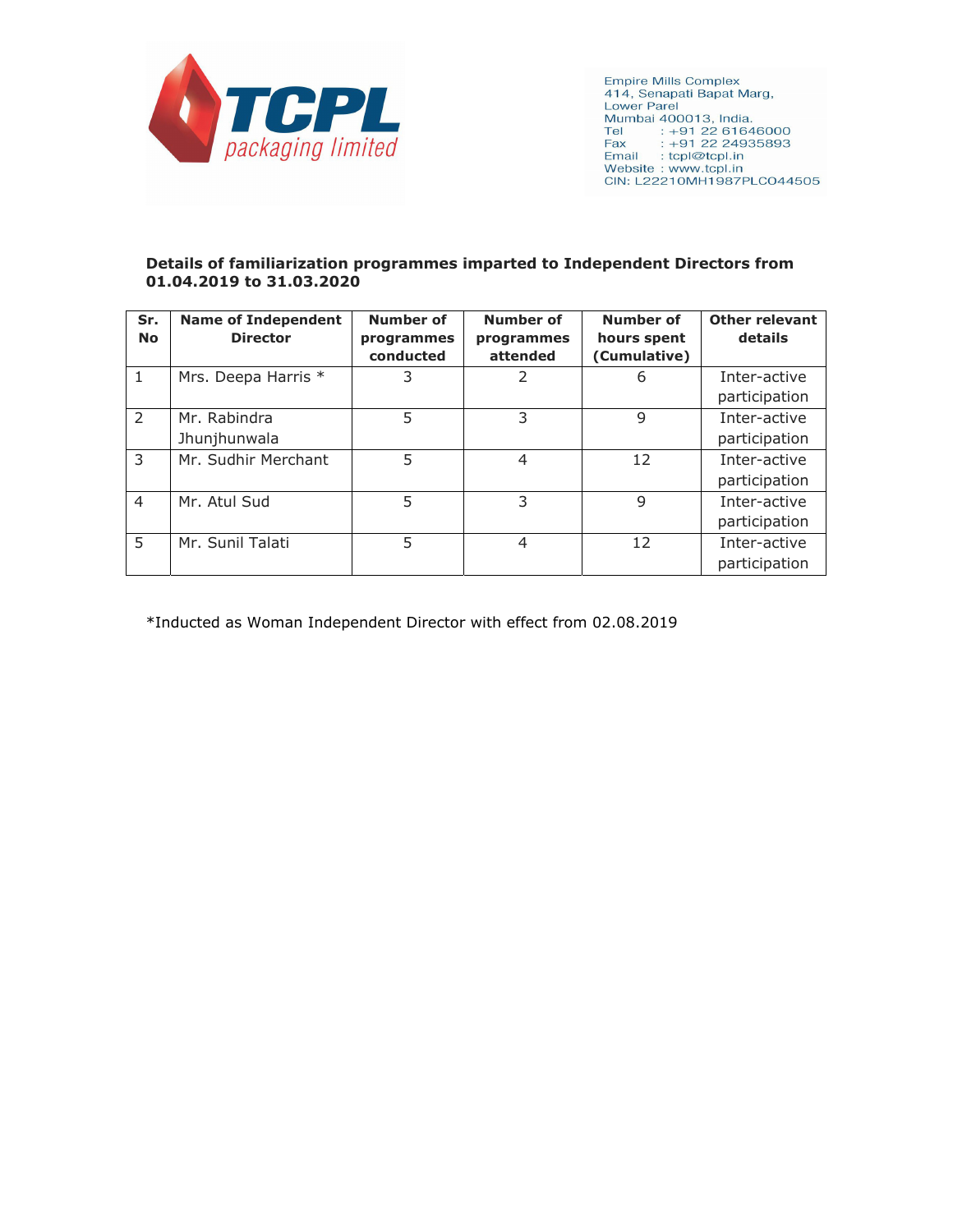

**Empire Mills Complex** 414, Senapati Bapat Marg, ----, John Dapat Mary,<br>
Lower Parel<br>
Mumbai 400013, India.<br>
Tel : --91 22 61646000<br>
Fax : -91 22 24935893<br>
Email : tcpl@tcpl.in Website: www.tcpl.in CIN: L22210MH1987PLC044505

# **Details of familiarization programmes imparted to Independent Directors from 01.04.2018 to 31.03.2019**

| Sr.<br><b>No</b> | <b>Name of Independent</b><br><b>Director</b> | <b>Number of</b><br>programmes<br>conducted | <b>Number of</b><br>programmes<br>attended | <b>Number of</b><br>hours spent<br>(Cumulative) | <b>Other relevant</b><br>details |
|------------------|-----------------------------------------------|---------------------------------------------|--------------------------------------------|-------------------------------------------------|----------------------------------|
| 1                | Mrs. Sonal Agarwal                            | 4                                           | 4                                          | 12                                              | Inter-active<br>participation    |
| $\mathcal{P}$    | Mr. Rabindra<br>Jhunjhunwala                  | 4                                           | 3                                          | 9                                               | Inter-active<br>participation    |
| 3                | Mr. Sudhir Merchant                           | $\overline{4}$                              | $\mathcal{P}$                              | 6                                               | Inter-active<br>participation    |
| $\overline{4}$   | Mr. Atul Sud                                  | 4                                           | $\mathcal{P}$                              | 6                                               | Inter-active<br>participation    |
| 5                | Mr. Sunil Talati                              | 4                                           | 4                                          | 12                                              | Inter-active<br>participation    |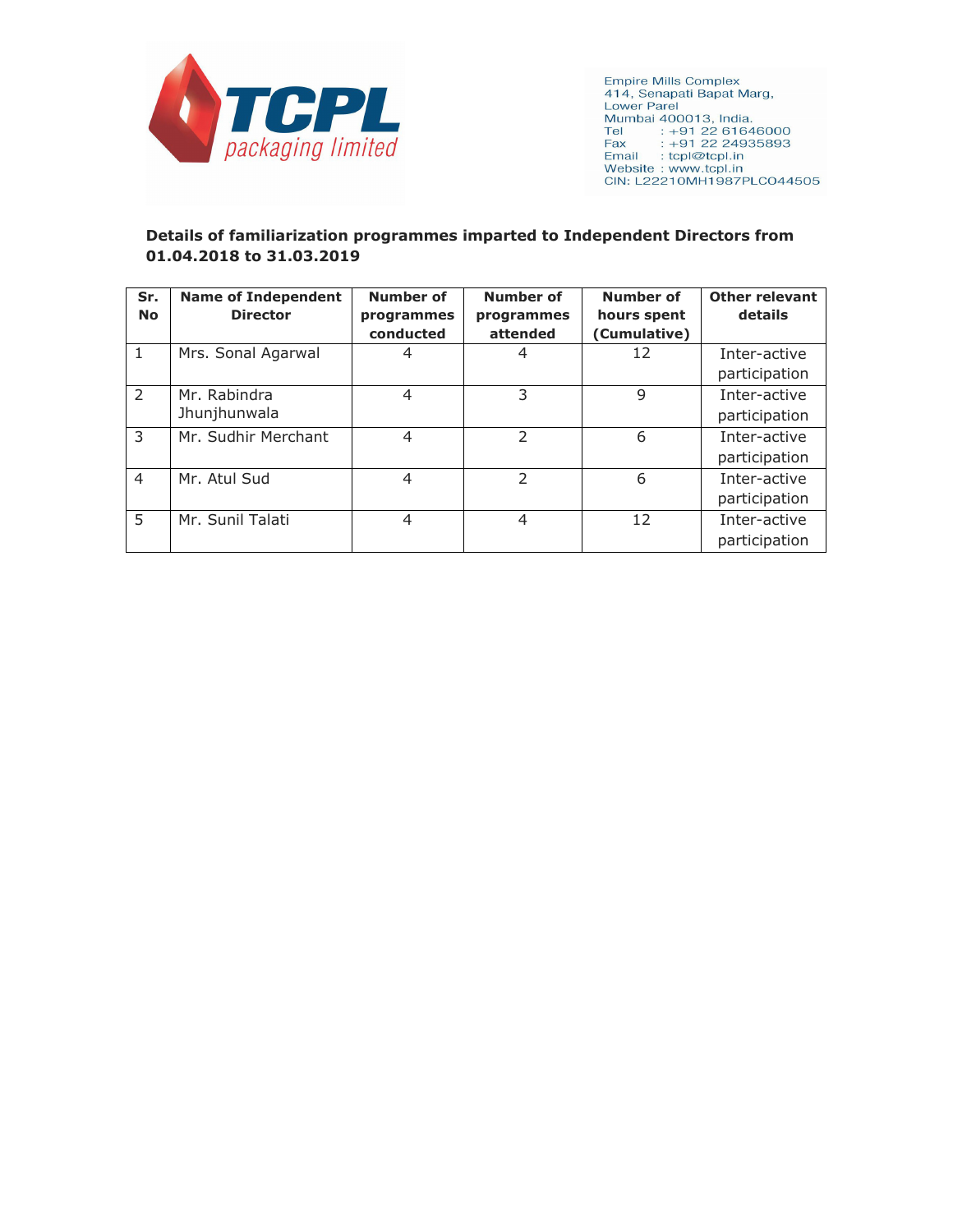

**Empire Mills Complex** 414, Senapati Bapat Marg, ----, Johna Bapat Mary,<br>
Lower Parel<br>
Mumbai 400013, India.<br>
Tel : --91 22 61646000<br>
Fax : --91 22 24935893<br>
Email : tcpl@tcpl.in Website: www.tcpl.in CIN: L22210MH1987PLC044505

## **Details of familiarization programmes imparted to Independent Directors from 01.04.2017 to 31.03.2018**

| Sr.<br><b>No</b> | <b>Name of Independent</b><br><b>Director</b> | <b>Number of</b><br>programmes<br>conducted | <b>Number of</b><br>programmes<br>attended | <b>Number of</b><br>hours spent<br>(Cumulative) | <b>Other relevant</b><br>details |
|------------------|-----------------------------------------------|---------------------------------------------|--------------------------------------------|-------------------------------------------------|----------------------------------|
| $\mathbf{1}$     | Mrs. Sonal Agarwal                            | 5                                           | 5                                          | 15                                              | Inter-active<br>participation    |
| $\mathcal{P}$    | Mr. Rabindra<br>Jhunjhunwala                  | 5                                           | $\overline{4}$                             | 12                                              | Inter-active<br>participation    |
| 3                | Mr. Sudhir Merchant                           | 5                                           | 5                                          | 15                                              | Inter-active<br>participation    |
| $\overline{4}$   | Mr. Atul Sud                                  | 5                                           | $\overline{4}$                             | 12                                              | Inter-active<br>participation    |
| 5                | Mr. Sunil Talati                              | 5                                           | 3                                          | 9                                               | Inter-active<br>participation    |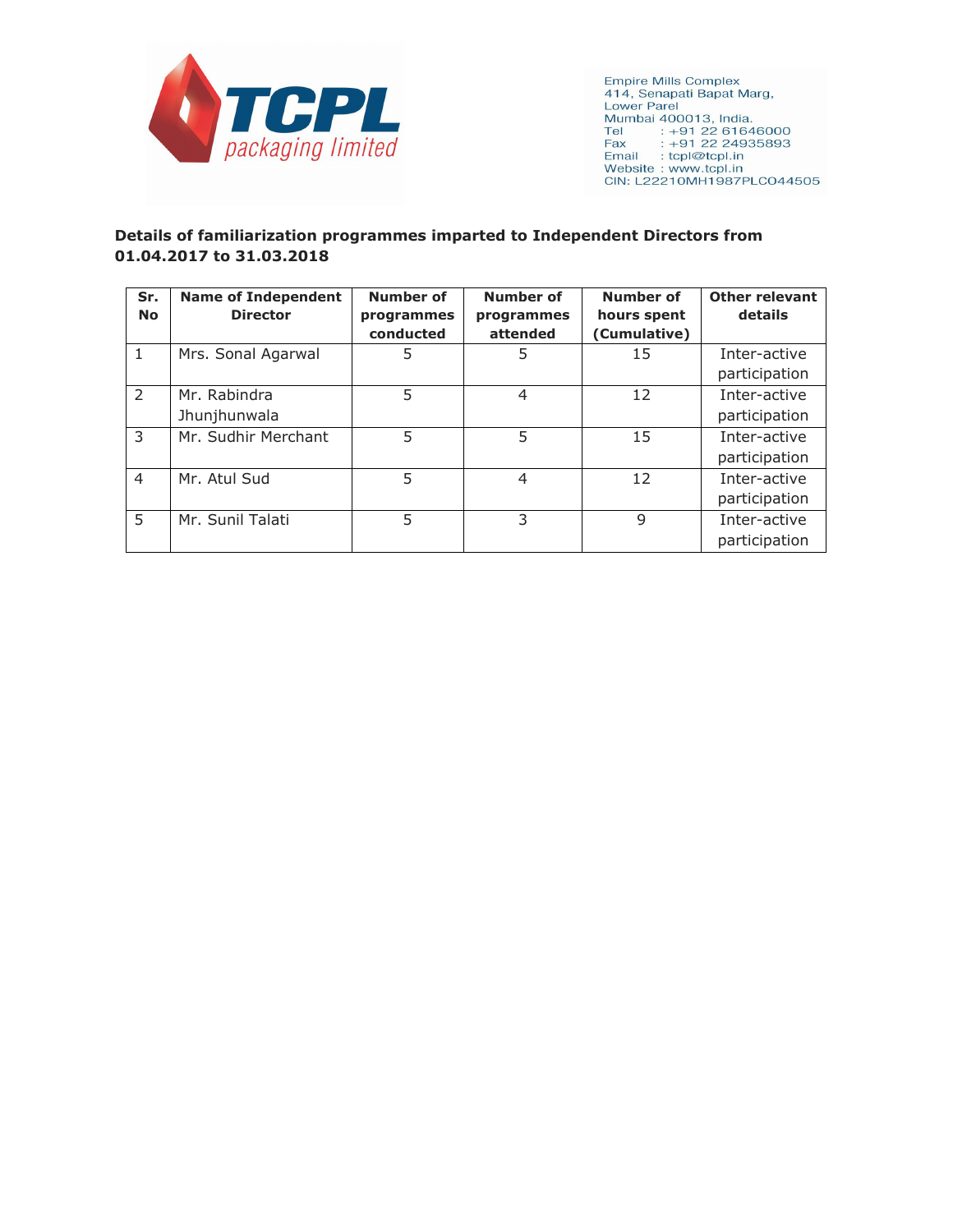

**Empire Mills Complex** 414, Senapati Bapat Marg, **Lower Parel** Fax : +91 22 249:<br>Email : tcpl@tcpl.in<br>Website : www.tcpl.in CIN: L22210MH1987PLCO44505

# **Details of familiarization programmes imparted to Independent Directors from 01.04.2016 to 31.03.2017**

| Sr.<br><b>No</b> | <b>Name of Independent</b><br><b>Director</b> | <b>Number of</b><br>programmes<br>conducted | <b>Number of</b><br>programmes<br>attended | <b>Number of</b><br>hours spent<br>(Cumulative) | <b>Other relevant</b><br>details |
|------------------|-----------------------------------------------|---------------------------------------------|--------------------------------------------|-------------------------------------------------|----------------------------------|
| 1                | Mrs. Sonal Agarwal                            | 5                                           | 4                                          | 12                                              | Inter-active<br>participation    |
| $\mathcal{L}$    | Mr. Rabindra<br>Jhunjhunwala                  | 5                                           | 3                                          | 9                                               | Inter-active<br>participation    |
| 3                | Mr. Sudhir Merchant                           | 5                                           | 5                                          | 15                                              | Inter-active<br>participation    |
| $\overline{4}$   | Mr. Atul Sud                                  | 5                                           | $\overline{4}$                             | 12                                              | Inter-active<br>participation    |
| 5                | Mr. Sunil Talati                              | 5                                           | $\overline{4}$                             | 12                                              | Inter-active<br>participation    |